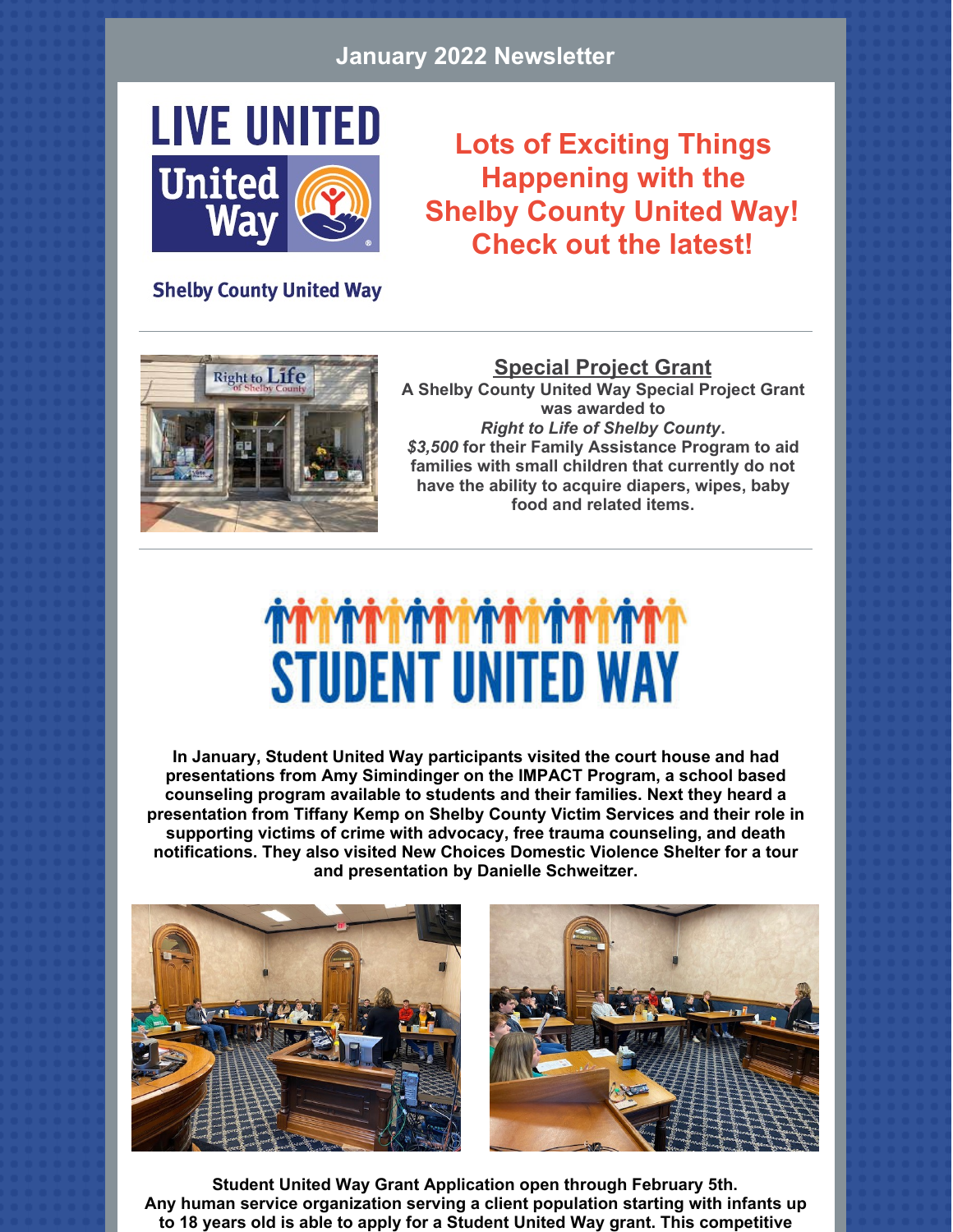**grant pool allows organizations to apply for grants up to \$2000. Grants will first be reviewed by students in February. Priority applicants will be invited for an in person presentation in March or April to finalize recipients. Interested organizations can request a grant application by contacting Scott Barr at the Shelby County United Way office at 937.492.2101 or emailing sbarr@shelbycountyunitedway.org The deadline to submit your grant application is February 5th, 2022.**

#### **Volunteer Opportunities**

**Big Brothers/Big Sisters of Shelby & Darke County**- Youth are waiting to be matched with a mentor (937-492-7611)

**Shelby County CASA/GAL** is looking for volunteers to advocate for abused and neglected children (937- 498-7447)

**Compassionate Care of Shelby County** needs trained medical providers willing to volunteer and see patients (937-492-9400)

**FISH of Shelby County** is an all-volunteer thrift store looking for volunteers (937-492-1760)

Catholic Social Services of the Miami Valleyis in need of volunteers to serve seniors (937-498-4593) **Job and Family Services of Shelby Countyare recruiting foster parents (937-497-2843)** 

**Alpha Community Center and Holy Angels Soup Kitchen** rely on volunteers to cook and prepare lunch meals (937-498-9758) and (937-498-0598)

**Agape Distribution Inc** uses volunteers daily to stock food on the shelves and unload product (937-498-4368)

**Salvation Army** is in need of volunteers for their Emergency Disaster Service(EDS) to help provide hydration services to the 1st responders (Samantha Lochard 937-492-8412, ext.15 )

**Mercy Mission House** Emergency Shelter needs volunteers 937-815-1777

[Click Here for MMH Volunteer Opportunities List](https://files.constantcontact.com/4a814c7e501/6909b815-8633-44d5-b5bb-0be6a369f729.pdf)

**POWER**-Shelby County United Way needs kindergarten tutors (Please contact Angie Ross, the volunteer coordinator at the Sidney BOE 937-497-2200)

#### **Kindergarten Tutors Needed!! 20 Slots still needed to be filled!**

**Monday-Thursday 9-9:50am at Emerson and 9:15-10am at Longfellow. Please see the below flyer for more information and contact Angie Ross at the Sidney BOE office to Join the Fun!!**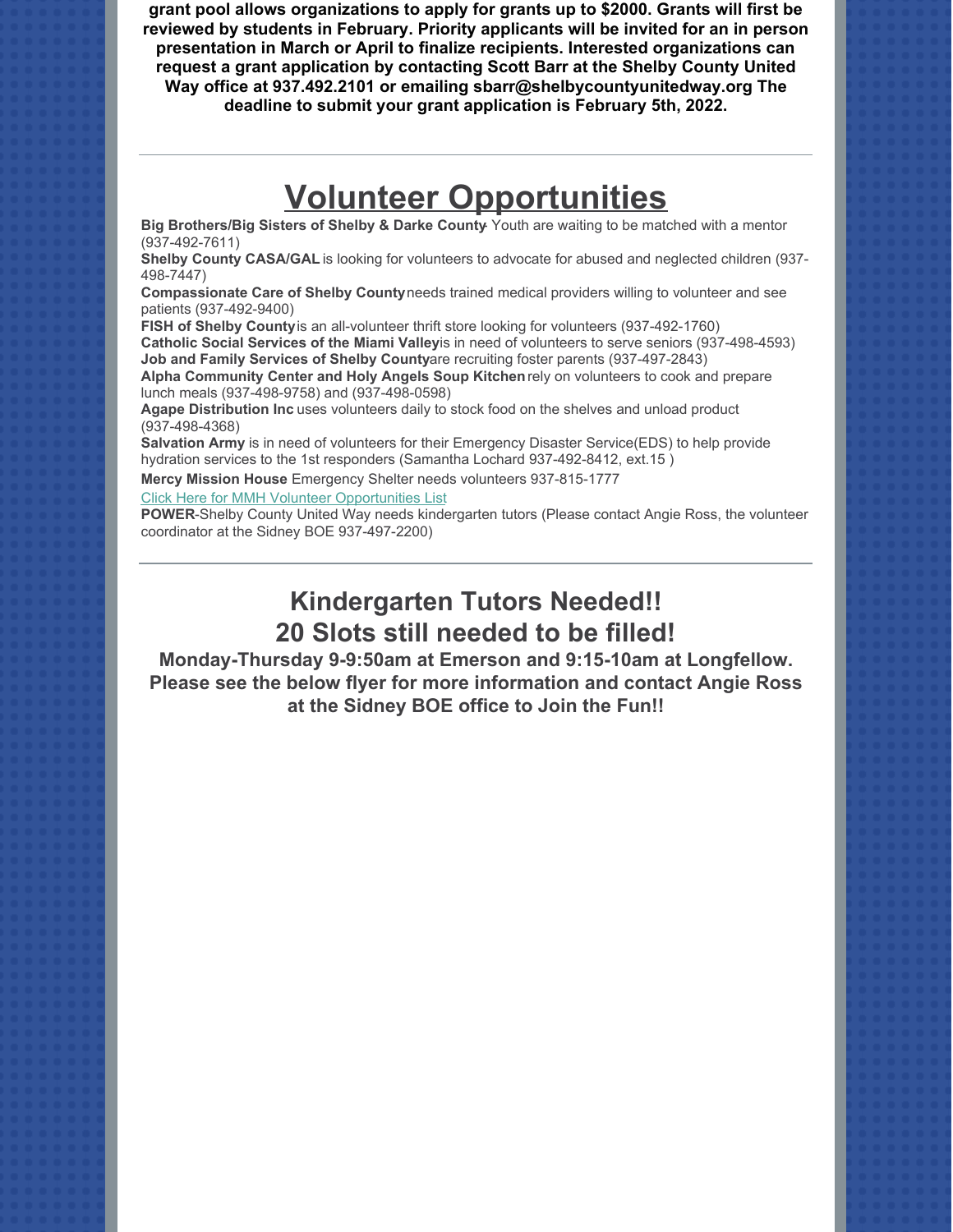# Volunteers Needed! **BECOME A** KINDERGARTEN **TUTOR**

#### **Make a difference** just one hour a week!

TIME SLOTS AVAILABLE: MONDAY-THURSDAY

LONGFELLOW 9:15-10AM **EMERSON 9 - 9:50AM** 



### KINDERGARTEN **TUTORING** PROGRAM

小股市 DOOD DOG

- Provide one-on-one help to kindergarten students with reading and other educational activities.
- Enhance the enrichment of kindergarten readiness.
- Promote positive behaviors and attitudes in students through positive skill building.



CALL ANGIE ROSS AT 937-497-2200 OR AT ANGIE.ROSS@SIDNEYCITYSCHOOLS.ORG





**Our Annual Board of Trustees Meeting was** held Jan. 19th and we would like to thank the entire Board for their support and time in collaborating with us to make the best investments into our

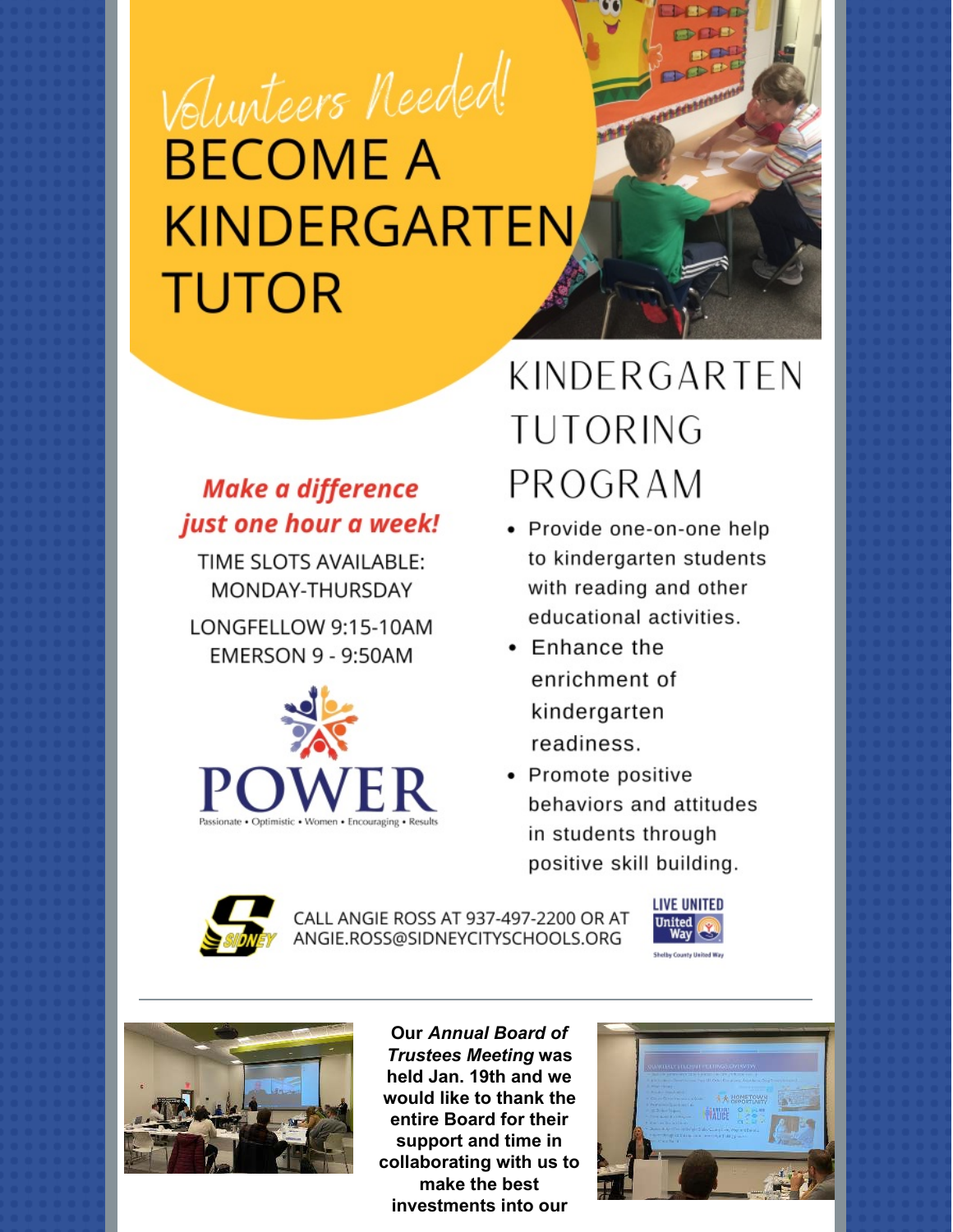







**community. A Big Thank You to all our speakers, David Bezusko with United Way of Logan County, [Derek Stemen](https://www.facebook.com/profile.php?id=100006411015011&__cft__%5B0%5D=AZWEbnsl5ULVO8P3h-RKOXoaG88b7cPyGfgtoNob46DghNFtvD9LDxcYlzIIeG8h9fCx9iNXFH6ItTg19tiSSH4WZIIYM75pkExPGpioTUvbOxUk3xHC-49316C7nP9MgscwDjC1c1gb-FOV5cgsIrNboy4y2UdU9iBfDf8ER9XQV-f1ddMnNksIWbuvKLlIQfw&__tn__=-%5DK-R) with United Way of Greater Lima, David O'Leary with [the Sidney-Shelby](https://www.facebook.com/sidneyymca?__cft__%5B0%5D=AZWEbnsl5ULVO8P3h-RKOXoaG88b7cPyGfgtoNob46DghNFtvD9LDxcYlzIIeG8h9fCx9iNXFH6ItTg19tiSSH4WZIIYM75pkExPGpioTUvbOxUk3xHC-49316C7nP9MgscwDjC1c1gb-FOV5cgsIrNboy4y2UdU9iBfDf8ER9XQV-f1ddMnNksIWbuvKLlIQfw&__tn__=-%5DK-R) County YMCA, Kelly Edwards Career Coach with Workforce [Partnership of Shelby](https://www.facebook.com/WorkforcePartnershipShelbyCounty/?__cft__%5B0%5D=AZWEbnsl5ULVO8P3h-RKOXoaG88b7cPyGfgtoNob46DghNFtvD9LDxcYlzIIeG8h9fCx9iNXFH6ItTg19tiSSH4WZIIYM75pkExPGpioTUvbOxUk3xHC-49316C7nP9MgscwDjC1c1gb-FOV5cgsIrNboy4y2UdU9iBfDf8ER9XQV-f1ddMnNksIWbuvKLlIQfw&__tn__=kK-R) County & Deb Martin McDermott, Chad [Gessler with Clear Cr](https://www.facebook.com/chad.gessler.3?__cft__%5B0%5D=AZWEbnsl5ULVO8P3h-RKOXoaG88b7cPyGfgtoNob46DghNFtvD9LDxcYlzIIeG8h9fCx9iNXFH6ItTg19tiSSH4WZIIYM75pkExPGpioTUvbOxUk3xHC-49316C7nP9MgscwDjC1c1gb-FOV5cgsIrNboy4y2UdU9iBfDf8ER9XQV-f1ddMnNksIWbuvKLlIQfw&__tn__=-%5DK-R)eek Farm, Mike Johnson with Samaritan Works, Jim Hill with Sidney-Shelby Economic [Partnership and to Em](https://www.facebook.com/Sidney-Shelby-Economic-Partnership-1739530686369006/?__cft__%5B0%5D=AZWEbnsl5ULVO8P3h-RKOXoaG88b7cPyGfgtoNob46DghNFtvD9LDxcYlzIIeG8h9fCx9iNXFH6ItTg19tiSSH4WZIIYM75pkExPGpioTUvbOxUk3xHC-49316C7nP9MgscwDjC1c1gb-FOV5cgsIrNboy4y2UdU9iBfDf8ER9XQV-f1ddMnNksIWbuvKLlIQfw&__tn__=kK-R)ily Neu for giving us a tour of the new Mercy [Mission House Shelt](https://www.facebook.com/themercymissionhouse/?__cft__%5B0%5D=AZWEbnsl5ULVO8P3h-RKOXoaG88b7cPyGfgtoNob46DghNFtvD9LDxcYlzIIeG8h9fCx9iNXFH6ItTg19tiSSH4WZIIYM75pkExPGpioTUvbOxUk3xHC-49316C7nP9MgscwDjC1c1gb-FOV5cgsIrNboy4y2UdU9iBfDf8ER9XQV-f1ddMnNksIWbuvKLlIQfw&__tn__=kK-R)er.**